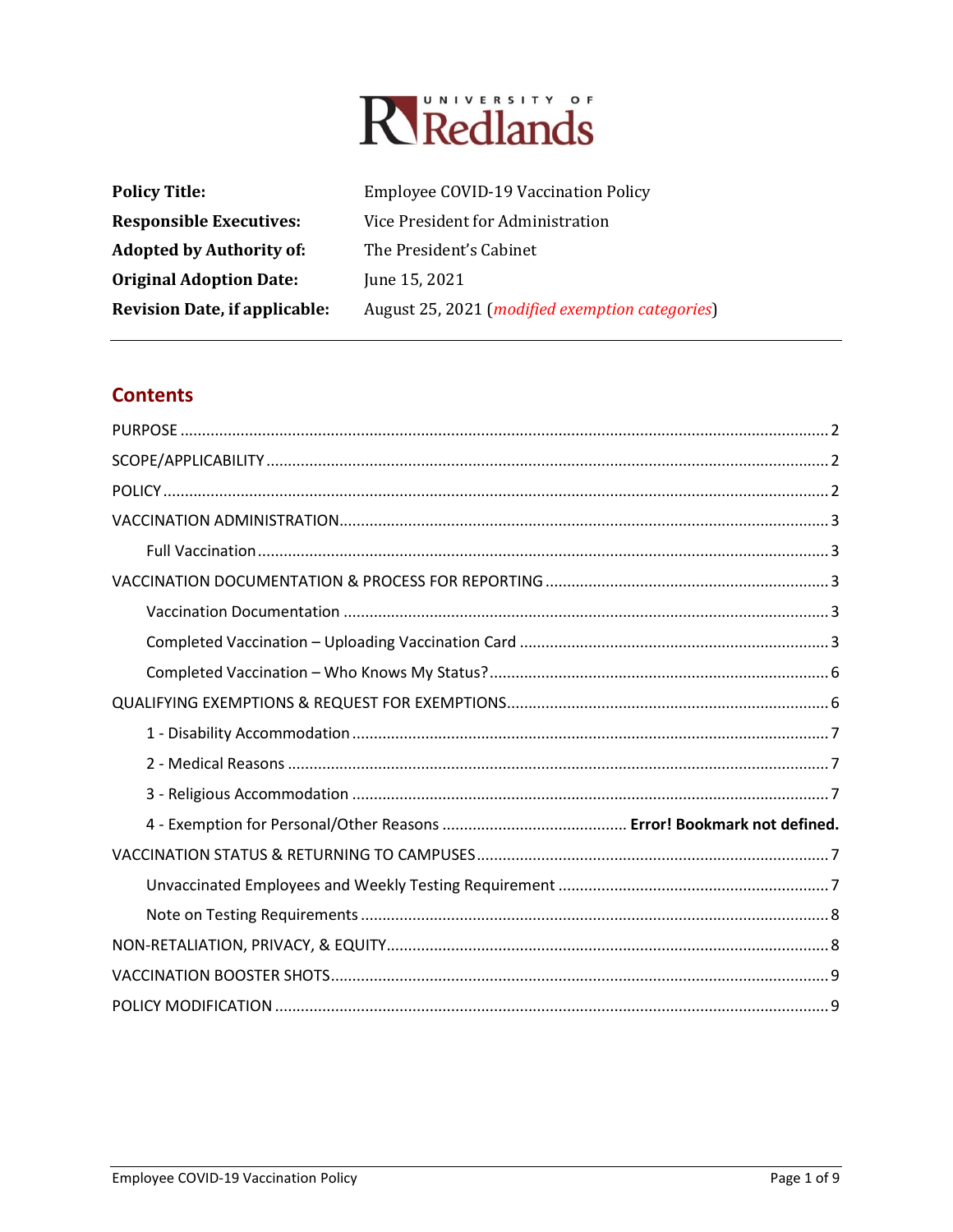## <span id="page-1-0"></span>**PURPOSE**

Consistent with its duty to provide and maintain a workplace free of recognized hazards, the University has adopted this policy to safeguard the health and well-being of our community, including employees and their families; our students and visitors; others who spend time in our facilities; and those living and working in the area. An effective vaccination program can mitigate conditions that promote COVID-19 infection.

# <span id="page-1-1"></span>**SCOPE/APPLICABILITY**

**This policy applies to all employees.** It does not apply to external vendors or visitors to any of our campuses.

Effective dates: **July 1, 2021, for all employees who access a U of R campus over the summer months**, and **no later than August 15, 2021, for all remaining employees.**

- "Employee" refers to all full- and part-time faculty, staff, and administrators working at all locations. This includes those who are on contracts as well as those employed through temporary agencies. It also includes employees who are employed on our campus by third party vendors, such as Harvest Table and Barnes & Noble.
- Student employees should adhere to the Student COVID Vaccination Policy given "student" is their primary status.

#### <span id="page-1-2"></span>**POLICY**

It is with these considerations and the general availability of COVID-19 vaccines approved by the U.S. Food and Drug Administration for anyone 12-years of age or older that the University will require the COVID-19 vaccination of all employees and students (12+) learning and/or living on-site. Those who do not receive a vaccine must obtain an approved exemption from the requirement by submitting an [Accommodation or](https://etcentral.redlands.edu/#/form/177?header=false&focus=true)  [Exemption Request Form.](https://etcentral.redlands.edu/#/form/177?header=false&focus=true)

The University is committed to ensuring the health and safety of all students, employees, campus guests, and the greater communities in which our campuses are located. This policy is based on guidance from the Centers for Disease Control and Prevention (CDC), the Equal Employment Opportunity Commission, the California Department of Fair Employment and Housing, American College Health Association, and local public health officials and is designed to comply with all applicable federal, state, and local laws.

In making this decision, we once again turn to our core guiding principles that have consistently anchored our decision-making since the outset of the COVID-19 pandemic: (1) protect the health and safety of our students, employees, families, and guests and (2) offer a rigorous, experiential education for all our students. Requiring vaccines is an important aspect of our return to campus and is critical to reducing the spread of the virus. Vaccinations offer an added measure of safety, especially in congregant office spaces residential communities, and classroom settings.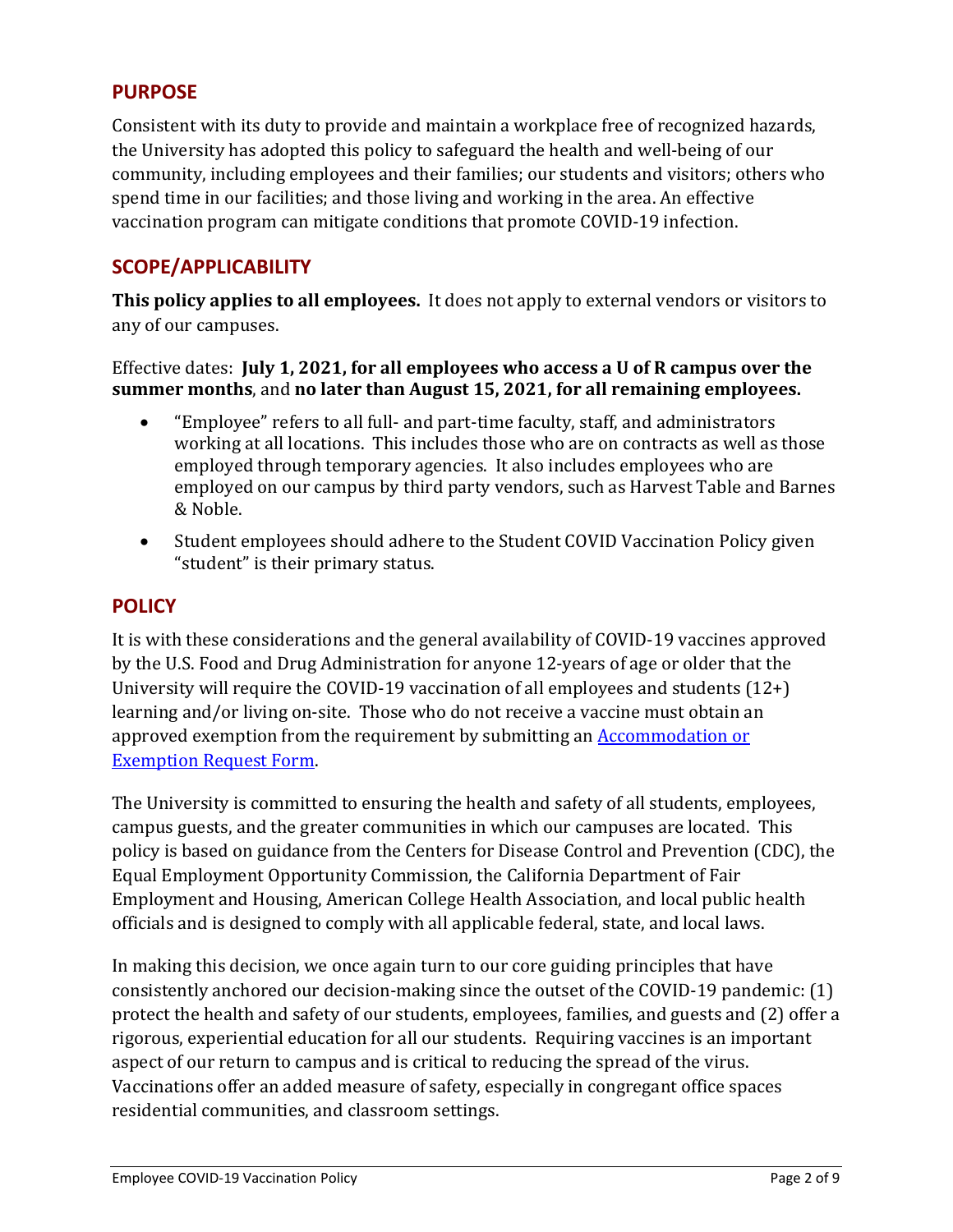## <span id="page-2-0"></span>**VACCINATION ADMINISTRATION**

#### <span id="page-2-1"></span>*Full Vaccination*

An individual being *fully* vaccinated under this policy is defined as receiving *all* required doses of an FDA (or like non-US entity) authorized SARS-COV-2 (COVID-19) vaccination. You are considered fully vaccinated by the CDC:

- 2 weeks after your second dose in a 2-dose series, such as the Pfizer or Moderna vaccines.
- 2 weeks after a single-dose vaccine, such as Johnson & Johnson's Janssen vaccine.

Employees are responsible for scheduling and obtaining all recommended doses of a COVID-19 vaccine.

Employees may get the vaccine during regularly scheduled work hours contingent on supervisor approval. The University will pay employees for time spent getting the vaccine if during regular work hours. An employee's supervisor must approve their leave to receive a COVID-19 vaccine during working hours to minimize business interruptions.

For information about vaccination locations, visit (see sidebar): <https://www.redlands.edu/urready/getting-tested/>

## <span id="page-2-2"></span>**VACCINATION DOCUMENTATION & PROCESS FOR REPORTING**

To establish they have received a vaccination, employees must present written evidence of immunization from the designated site or from an authorized healthcare provider, unless an exemption from this policy has been granted.

#### <span id="page-2-3"></span>*Vaccination Documentation*

**Acceptable** documentation **must show the vaccination brand, date of vaccination(s), and your name**, and includes the following options:

- CDC or similar non-US entity immunization card
- Healthcare provider immunization record

**Not Acceptable** at this time are digital vaccine passports due to lack of a secure international standard.

#### <span id="page-2-4"></span>*Completed Vaccination – Uploading Vaccination Card*

Employees need to upload their completed vaccination card (once they are fully vaccinated) via the University's payroll and time management system, UKG Pro(formerly UltiPro). Instructions are included below. Human Resources staff members will verify the information and will only notify an employee if they have any questions. Once uploaded, employees' vaccination cards becomes part of their protected and confidential personnel record accessible only to Human Resources and the employee.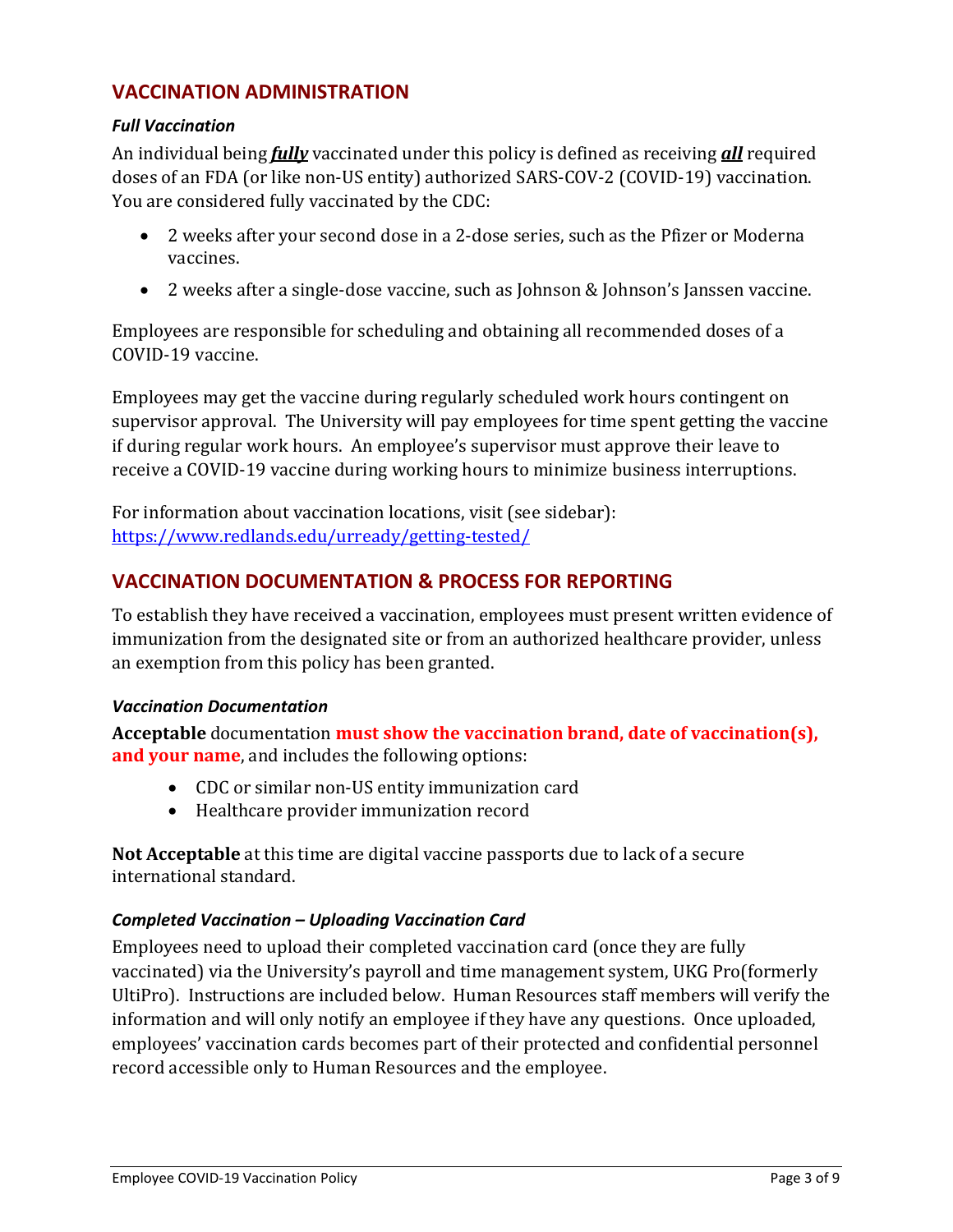To upload a **COVID-19 Vaccination Card** via UKG Pro, employees must complete the following steps [Do NOT upload an exemption form through UKG]:

| <b>STEPS</b>                                                                                                                                              | <b>UKG PRO</b>                                                                                                                                                                                                                                                                                                                                                                          |
|-----------------------------------------------------------------------------------------------------------------------------------------------------------|-----------------------------------------------------------------------------------------------------------------------------------------------------------------------------------------------------------------------------------------------------------------------------------------------------------------------------------------------------------------------------------------|
| STEP 1:<br>Login to UltiPro through<br>My.Redlands or login directly<br>at:<br>http://uredlands.ultipro.com                                               | <b>R</b> Redlands<br>$\mathop{\mathbb{H}}$<br>Share<br>$\bullet$ MyRedlands Find it $\checkmark$<br>⋒<br>$\mathbb{B}$ Send to $\vee$<br>$\bigoplus$<br>≌<br>$\Box$<br>25Live<br>▯<br>Ů<br><b>HR</b> Portal                                                                                                                                                                              |
| STEP 2:<br>Click on to the three-line icon<br>in the upper left corner to<br>display the pop-out menu (if<br>it isn't already visible).                   | Adelaide Test<br>To do<br>Inbox<br>There are no to dos.                                                                                                                                                                                                                                                                                                                                 |
| STEP 3:<br>Click on the "Person" icon to<br>reveal the "Myself" menu.<br>Scroll down the menu until<br>you see the heading<br>"Documents."                | <b>UNIVERSITY</b><br>×<br>Myself<br><b>Myself</b><br>Personal<br>My Company                                                                                                                                                                                                                                                                                                             |
| <b>STEP 4:</b><br>Click on "Documents" then<br>click on "Employee<br>Documents."<br>Click the link for "Things I<br>Can Do" > "Add Employee<br>Document." | <b>Life Events</b><br><b>Documents</b><br>^<br><b>Employee Documents</b><br>Document Acknowledgment                                                                                                                                                                                                                                                                                     |
| <b>STEP 5:</b><br>Click on the "Add" symbol.<br><b>OR</b><br>Click the link for "Things I<br>Can Do" > "Add Employee<br>Document."                        | Addie Test .<br>Q Search<br>$Q$ $Q$<br><b>Employee Documents</b><br>$\odot$<br>$\bullet$ $\circ$ ><br><b>Employee Documents</b><br>Things I Can Do<br>r This Page<br>Find by Category<br>$\mathbf{v}$ is $\mathbf{v}$<br>$\bullet$ $\oplus$ $\bullet$ Searc<br><b>Add Employee Documer</b><br>Date Added +<br>Notes<br>Document Title<br>View<br>Category<br>Delete<br>No records found |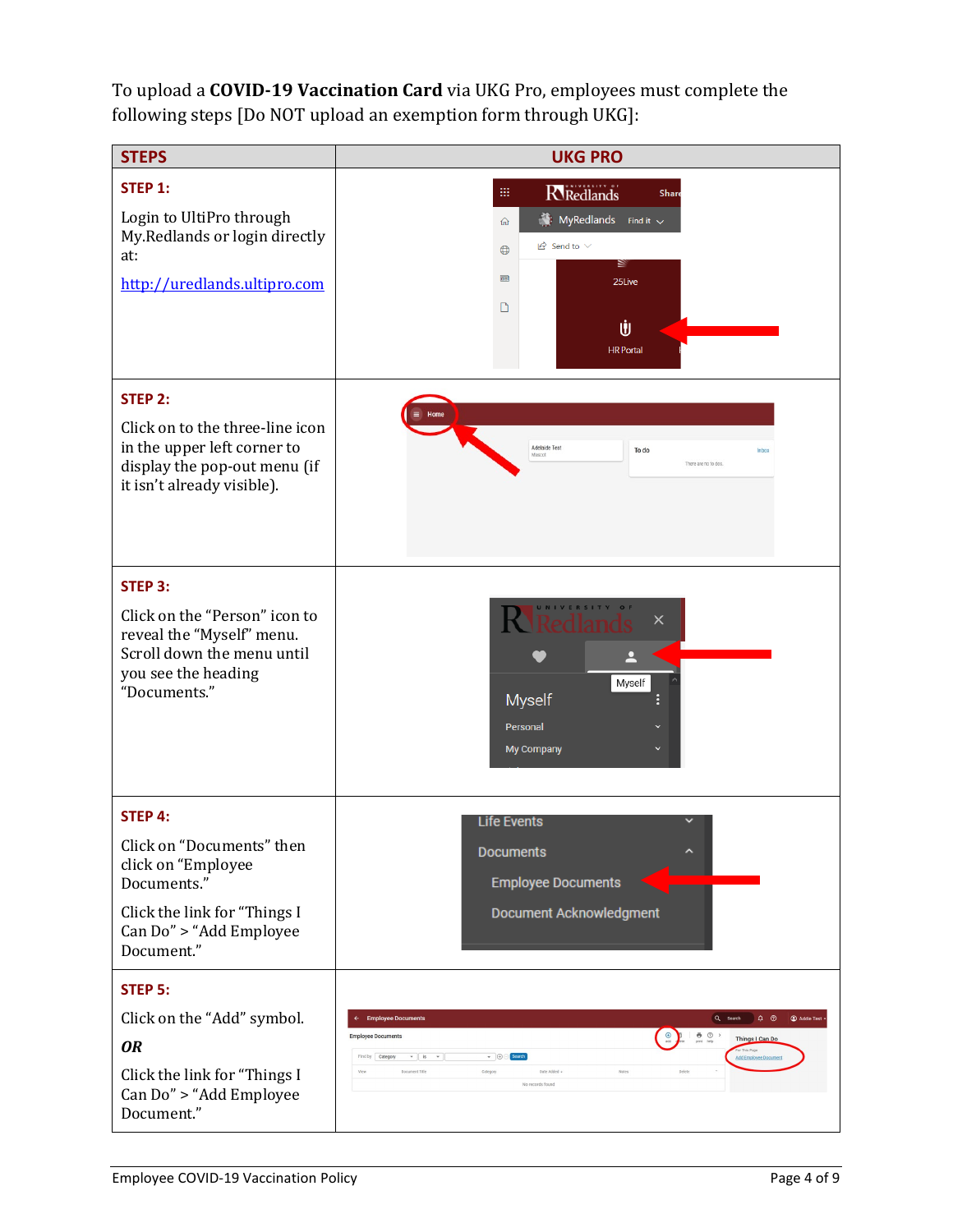| <b>STEPS</b>                                                                                    | <b>UKG PRO</b>                                                                                                                                                                                                                                |
|-------------------------------------------------------------------------------------------------|-----------------------------------------------------------------------------------------------------------------------------------------------------------------------------------------------------------------------------------------------|
| STEP 6:<br>On the next screen, click                                                            | <b>Employee Documents</b><br>Q Search<br>$\hat{\mathfrak{g}}$ $\circledcirc$<br>Addie Test                                                                                                                                                    |
| "Browse" to find your saved<br>vaccination card you wish to<br>upload.                          | d)<br>$\circledR$<br>ē<br><b>Add/Change Document</b><br>Document<br>Browse No file selected.<br>.<br>pptx, ppt, xlsx, xls, xlt, xltx, txt, rtf, tif, png, jpg, jpeg, gif, bmp, pdf, mht, db, zip, xml, log, dpt, odt, ods<br>es supported: de |
| Please do <b>NOT</b> upload any<br>medical information as part<br>of your proof of vaccination. | Document Title<br>Category<br>$\overline{\vee}$<br><b>Expiration Date</b><br>MM/DD/YYYY<br><b>Notes</b>                                                                                                                                       |
| <b>Note:</b> File size limit = 10MB<br>per document uploaded.                                   |                                                                                                                                                                                                                                               |
| STEP <sub>7:</sub>                                                                              | <b>Employee Documents</b><br>$\leftarrow$                                                                                                                                                                                                     |
| Title your document by<br>entering a name in the<br>"Document Title" box (pick                  | <b>Add/Change Document</b>                                                                                                                                                                                                                    |
| something that will help you<br>identify the record in the<br>future).                          | Document<br>Choose File   Addies 2021 Vax Card.pdf<br>File types supported: doc, docx, pptx, ppt, xlsx, x<br><b>Document Title</b><br><b>Addie's Vax Card</b>                                                                                 |
| Make sure your record                                                                           | Category<br>$\check{~}$<br><b>Expiration Date</b><br>MM/DD/YYYY                                                                                                                                                                               |
| includes vaccination brand,<br>date(s), and your name.                                          | <b>Notes</b>                                                                                                                                                                                                                                  |
| <b>STEP 8:</b>                                                                                  | <b>Employee Documents</b>                                                                                                                                                                                                                     |
| Select the "COVID-19<br>Vaccination Record "category                                            | <b>Add/Change Document</b>                                                                                                                                                                                                                    |
| from the Category dropdown<br>list.                                                             | Document<br>Choose File   Addies 2021 Vax Card.pdf<br>File types supported: doc, docx, pptx, ppt, xlsx, xls, x                                                                                                                                |
|                                                                                                 | <b>Document Title</b><br><b>Addie's Vax Card</b><br>Category                                                                                                                                                                                  |
|                                                                                                 | Covid-19 Vaccination Rec v<br><b>Expiration Date</b><br><b>Benefits</b>                                                                                                                                                                       |
|                                                                                                 | <b>Covid-19 Vaccination Rec</b><br><b>Notes</b><br><b>ONB-Emp Eligibility</b><br><b>ONB-General</b><br><b>ONB-Pay and Taxes</b><br><b>ONB-Policies</b>                                                                                        |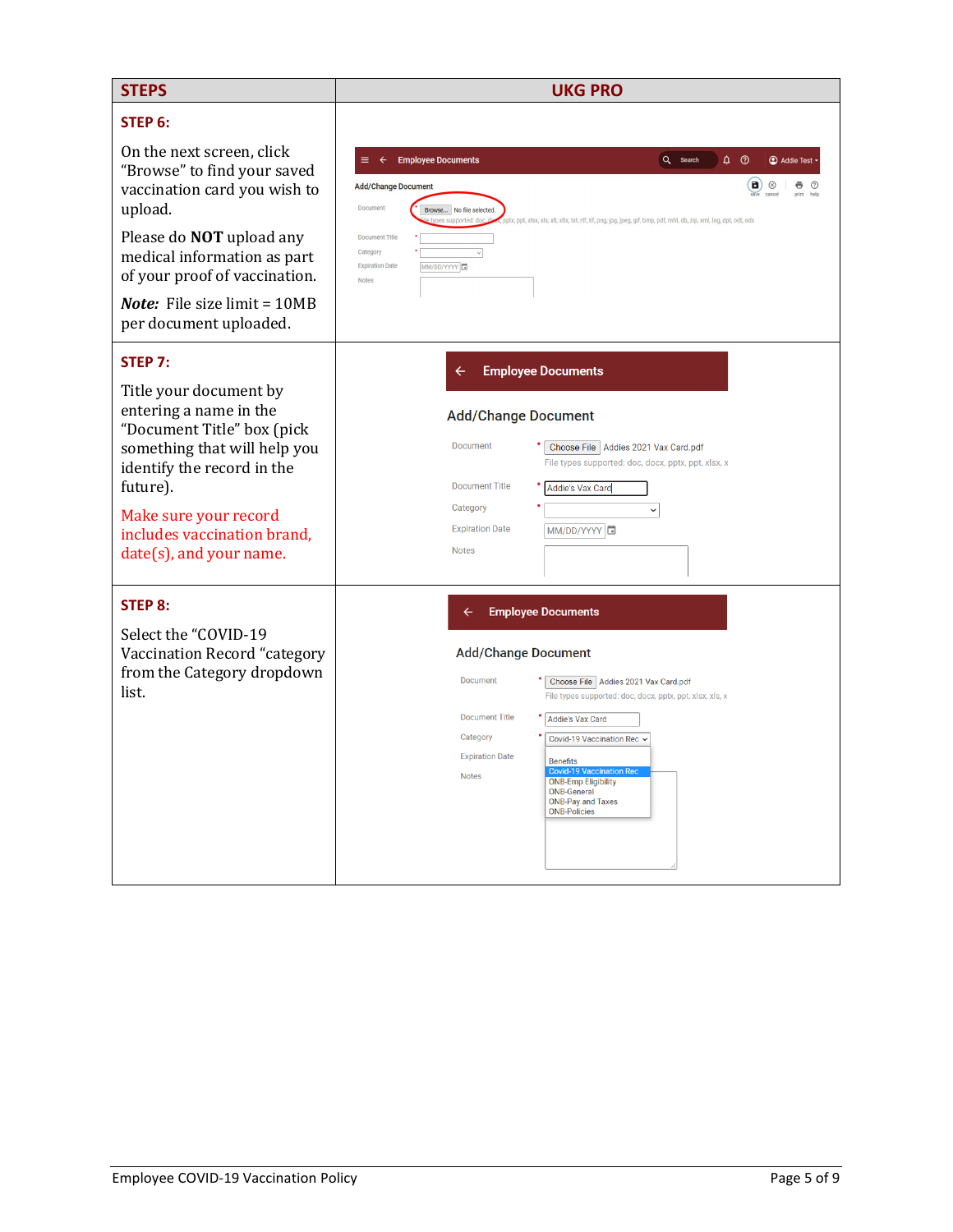

#### <span id="page-5-0"></span>*Completed Vaccination – Who Knows My Status?*

When an employee uploads a completed vaccination record via the previous steps through UKG, only the employee and Human Resources can access the documents. Supervisors will be able to access within UKG, for their direct reports only, an employee's vaccination status tag as follows: (1) Vaccinated, (2) Exempt, and (3) Temp Exempt. No other information will be accessible. Supervisors need this information so they can ensure proper health and safety protocols are being followed as determined by vaccination status.

# <span id="page-5-1"></span>**QUALIFYING EXEMPTIONS & REQUEST FOR EXEMPTIONS**

Employees requesting an accommodation or exemption are required to submit a request using the COVID-19 [Accommodation or Exemption Request Form.](https://etcentral.redlands.edu/#/form/177?header=false&focus=true) *If you are exempt for any reason, you will be required to do weekly COVID-19 testing, wear face coverings at all times indoors, and maintain physical distancing (this is subject to change as guidance continues to shift).*

When submitting an **Accommodation or Exemption Form** via the online process, employees will be prompted to enter their U of R credentials to access the form. To complete the form:

- 1. Enter personal information (if it did not pre-populate).
- 2. Select one of the four reasons (as listed below).
- 3. Type your name in the signature box to confirm information entered is true and accurate.
- 4. Click the Submit button shown here (located at the bottom of the screen on the left side) to complete the transaction.

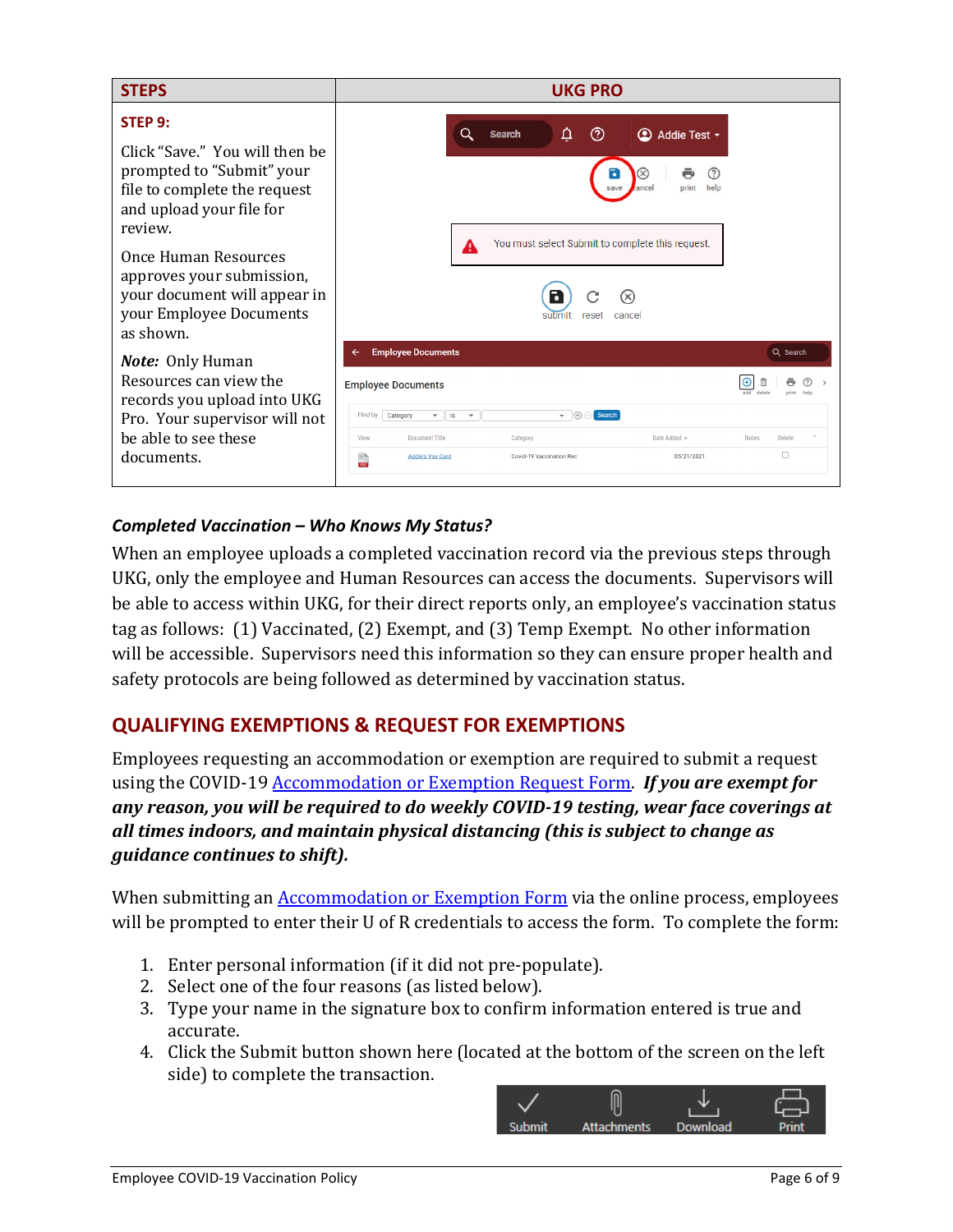#### <span id="page-6-0"></span>*1 - Disability Accommodation*

In accordance with the Americans with Disabilities Act (ADA), the University provides reasonable accommodations, absent undue hardship, to qualified individuals with disabilities. If you believe you need an accommodation because of a disability, you are responsible for requesting a reasonable accommodation by submitting an [Accommodation](https://etcentral.redlands.edu/#/form/177?header=false&focus=true)  [or Exemption Request Form.](https://etcentral.redlands.edu/#/form/177?header=false&focus=true) Supporting documentation *will* be required, reviewed by Human Resources, and treated as personal and confidential.

#### <span id="page-6-1"></span>*2 - Medical Reasons*

Exemptions are available for medical reasons that make receipt of the vaccine dangerous or otherwise inappropriate. This may also include conditions such history of certain allergic reactions and any other medical condition that is a contraindication to the COVID-19 vaccine even if they do not qualify as a disability under federal, state, or local law. If you believe you need an accommodation regarding this policy for medical reasons, you are responsible for requesting a reasonable accommodation by submitting an [Accommodation](https://etcentral.redlands.edu/#/form/177?header=false&focus=true)  [or Exemption Request Form.](https://etcentral.redlands.edu/#/form/177?header=false&focus=true) Supporting documentation *will be* required and will be reviewed by Human Resources and will be treated as personal and confidential.

#### <span id="page-6-2"></span>*3 - Religious Accommodation*

The University provides reasonable accommodations, absent undue hardship, to employees with sincerely held religious beliefs, observances, or practices that conflict with getting vaccinated. If you believe you need an accommodation regarding this policy because of your sincerely held religious belief, you are responsible for submitting an [Accommodation or Exemption Request Form.](https://etcentral.redlands.edu/#/form/177?header=false&focus=true)

# <span id="page-6-3"></span>**VACCINATION STATUS & RETURNING TO CAMPUSES**

While we are requiring COVID vaccination for all employees, we will have members of our community who cannot or choose not to be vaccinated. **Until further notice, the University will require unvaccinated individuals to take actions intended to mitigate risk whenever they are on-campus**, including weekly COVID-19 testing, completion of daily health check on the Redlands app, physical distancing, and face coverings indoors. Those who are vaccinated no longer need to complete the daily health check on the Redlands app.

For more guidance on what to expect in terms of health and safety requirements when returning to our campuses, please refer to the **Interim COVID Policy for All Employees** and visit the [Employee FAQ.](https://www.redlands.edu/urready/info-for-employees/)

#### <span id="page-6-4"></span>*Unvaccinated Employees and Weekly Testing Requirement*

Given we are repopulating our campuses by July 1, 2021, weekly testing results will need to be recorded using the UR Ready app (as is the current process) and **proof of each weekly test must be shared with the employee's supervisor**. Because we have exemptions from the vaccination policy and we must protect the health and safety of our entire community, we are adding this additional step beyond self-reporting via the app. Failure to comply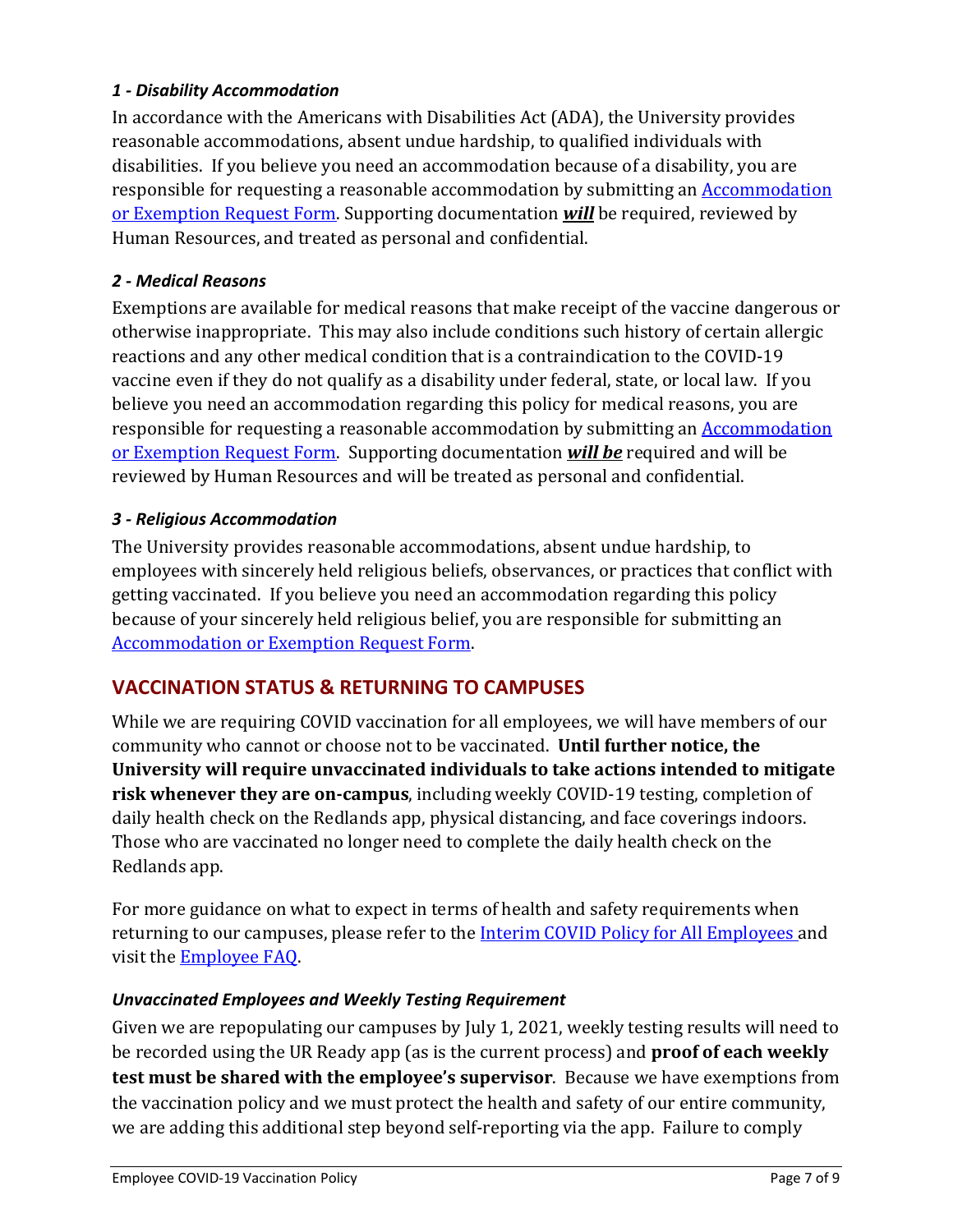with the weekly testing requirement while it is in place and/or falsely reporting a test taken will result in disciplinary action up to and including termination.

#### <span id="page-7-0"></span>*Note on Testing Requirements*

It is reasonable to expect that those who are fully vaccinated will be exempted from weekly COVID-19 testing; however, everyone will still need to follow University health and safety protocols when working, living, and/or studying on a U of R campus.

If there is evidence of substantial or high transmission in the community, or if there are circulating COVID-19 variants that escape the effect of the vaccine, then testing may need to resume for fully vaccinated individuals. Such decisions will be made in conjunction with local public health authorities and/or federal guidance.

# <span id="page-7-1"></span>**NON-RETALIATION, PRIVACY, & EQUITY**

The University prohibits any form of discipline, reprisal, intimidation, or retaliation for reporting a violation of this policy or any other health and safety concern. Employees have the right to report work-related injuries and illnesses, and the University will not discharge or discriminate or otherwise retaliate against employees for reporting work-related injuries or illnesses or good faith health and safety concerns.

In addition, one's vaccination status is private health information, and the University will handle vaccination records and declination forms with the same care it does for other personal medical information. Requesting (via Human Resources) proof of COVID-19 vaccination, in and of itself, is not a protected inquiry. Nor is asking a colleague if they are vaccinated. Both the [Equal Employment Opportunity Commission](https://www.eeoc.gov/wysk/what-you-should-know-about-covid-19-and-ada-rehabilitation-act-and-other-eeo-laws) and [California](https://www.dfeh.ca.gov/wp-content/uploads/sites/32/2020/03/DFEH-Employment-Information-on-COVID-19-FAQ_ENG.pdf)  [Department of Fair Employment and Housing](https://www.dfeh.ca.gov/wp-content/uploads/sites/32/2020/03/DFEH-Employment-Information-on-COVID-19-FAQ_ENG.pdf) have indicated that asking whether an employee is vaccinated is permissible as long as the question is limited solely to vaccination status. However, follow-up questions to colleagues such as to why someone did not receive the vaccine may elicit information that is considered protected medical information. Employees do not need to disclose their exemption reason to anyone other than Human Resources.

The University of Redlands is committed to creating and maintaining a community free of all forms of discrimination, harassment, and retaliation. Thus, the University prohibits discrimination and harassment of employees based on their COVID-19 immunization status. Our post-pandemic campuses will be different from our pre-pandemic environments, and we recognize the potential for new forms of discrimination and harassment based on vaccination status.

The University can only act to remedy and prevent specific acts of discrimination, harassment, or retaliation from reoccurring if it is made aware of such conduct. If you believe you are experiencing any of these acts based on your vaccination status, you can contact the Director [of Equity and Title IX Coordinator](https://sites.redlands.edu/titleixandequity/office-of-title-ix-team/) and/or report an incident using the